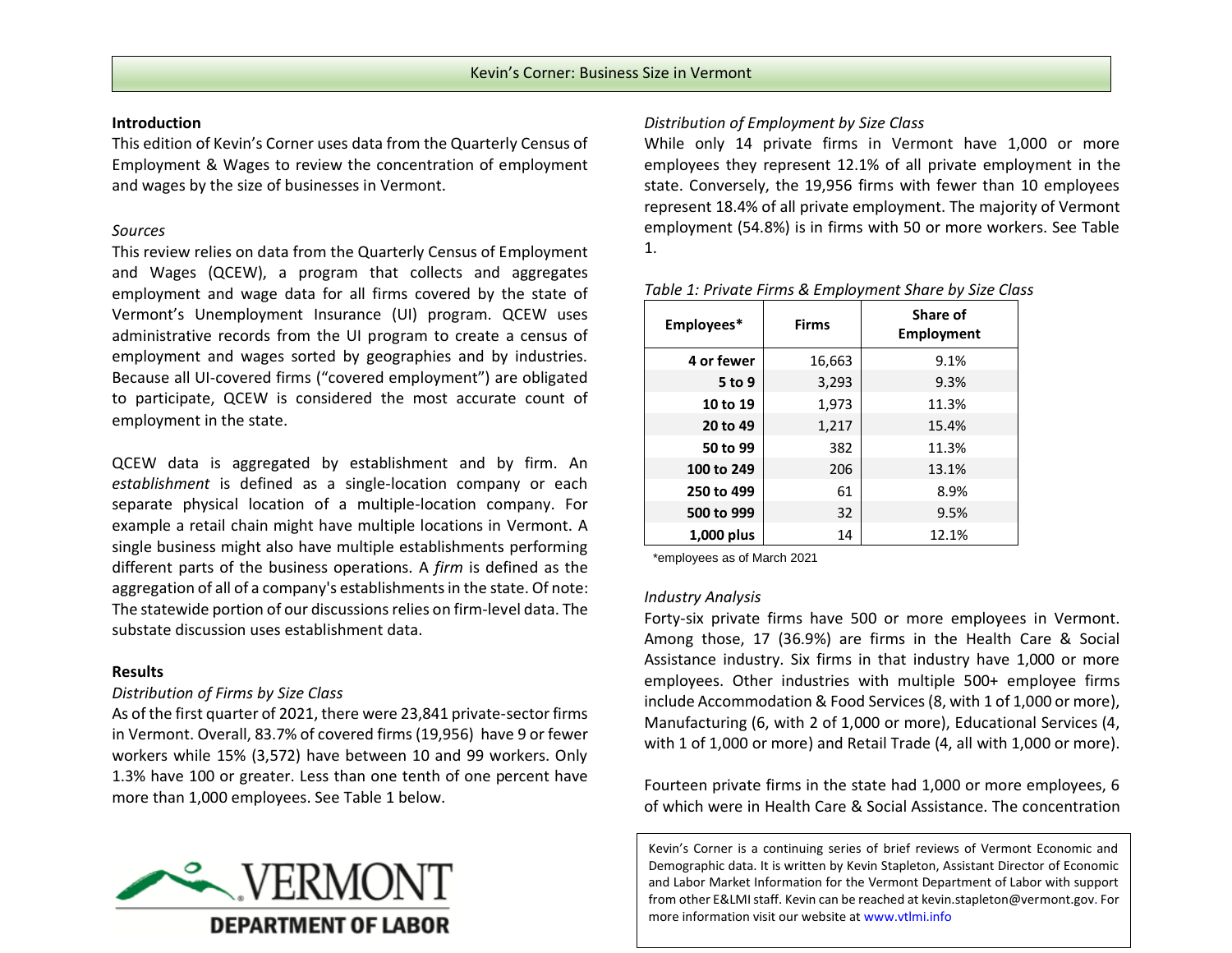of employment is evident in its share of all industries vs all employment: While it accounts for 7.1% of all firms in the state, Health Care & Social Assistance accounts for 21.1% of employment.

At the other extreme, 48.5% of firms engaged in Health Care & Social Assistance have 4 or fewer employees. Only Accommodation & Food Services has a lower concentration of these very small firms, 46.3%. Others industries with fewer than half of firms employing 4 or fewer people include Manufacturing (49.0%) and Retail Trade (49.6%). Table 2 compares the shares of these very small firms (4 or fewer employees) and large firms (100 or more employees) by industry.

| Table 2: Concentration of Privat Firms by Industry and Size Class |  |  |  |  |  |
|-------------------------------------------------------------------|--|--|--|--|--|
|-------------------------------------------------------------------|--|--|--|--|--|

|                                            | <b>4 or Fewer</b> | $100+$           |  |
|--------------------------------------------|-------------------|------------------|--|
| Industry                                   | <b>Employees</b>  | <b>Employees</b> |  |
| <b>Total Private</b>                       | 69.9%             | 0.4%             |  |
| Ag, Forestry, Fishing & Hunting            | 61.8%             | 0.6%             |  |
| <b>Utilities</b>                           | 56.3%             | 12.2%            |  |
| <b>Construction</b>                        | 75.0%             | 0.2%             |  |
| <b>Manufacturing</b>                       | 49.0%             | 5.1%             |  |
| <b>Wholesale Trade</b>                     | 78.9%             | 0.9%             |  |
| <b>Retail Trade</b>                        | 49.6%             | 2.2%             |  |
| <b>Transport &amp; Warehousing</b>         | 64.0%             | 2.1%             |  |
| <b>Information</b>                         | 75.8%             | 0.7%             |  |
| <b>Finance &amp; Insurance</b>             | 74.7%             | 2.4%             |  |
| <b>Real Estate, Rental &amp; Leasing</b>   | 78.7%             | 0.1%             |  |
| <b>Professional &amp; Technical Svcs</b>   | 85.5%             | 0.2%             |  |
| <b>Management of Companies</b>             | 75.2%             | 3.4%             |  |
| <b>Administrative &amp; Waste Svcs</b>     | 80.7%             | 0.6%             |  |
| <b>Educational Services</b>                | 60.3%             | 2.4%             |  |
| <b>Health Care &amp; Social Assistance</b> | 48.5%             | 4.3%             |  |
| <b>Art, Entertainment &amp; Recreation</b> | 66.4%             | 0.9%             |  |
| <b>Accommodation &amp; Food Service</b>    | 46.3%             | 1.5%             |  |
| <b>Other Services</b>                      | 77.0%             | 0.1%             |  |



## *Concentration of Wages by Size Class*

Reviewing the share of wages by size class reveals no obvious patterns. The smallest private firms – those with four or fewer workers – account for 9.1% of all private employment and 11.4% wages, meaning the average wage in those firms is slightly higher than all firms. This is perhaps explained by staffing patterns in these very small firms. The largest 14 firms in the state are responsible for 12.1% of all employment and 11.1% of all wages. See Table 3 below for information on wage shares by size class.

#### *Table 3: Distribution of Employment and Wages by Size Class*

| <b>Firm Size</b> | % of Private<br><b>Employment</b> | % of Private<br><b>Wages</b> |
|------------------|-----------------------------------|------------------------------|
| 4 or fewer       | 9.1%                              | 11.4%                        |
| 5 to 9           | 9.3%                              | 7.4%                         |
| 10 to 19         | 11.3%                             | 9.6%                         |
| 20 to 49         | 15.4%                             | 13.8%                        |
| 50 to 99         | 11.3%                             | 10.7%                        |
| 100 to 249       | 13.1%                             | 13.8%                        |
| 250 to 499       | 8.9%                              | 9.1%                         |
| 500 to 999       | 9.5%                              | 13.1%                        |
| 1,000 plus       | 12.1%                             | 11.1%                        |

## *Regional Differences in Size Class Distribution of Establishments*

Class-size concentrations at the county level are necessarily determined, in part, by population density. It is very unlikely, for example, that a lightly populated area would have a very large employer. Within Vermont small establishments – those with fewer than 10 employees – are most prevalent in rural counties such as Grand Isle, where 91.3% of establishments have fewer than 10 employees. That figure is 90.2% in Essex, the only other county where small establishments account for over 90% of all businesses. The next highest concentration of small establishments is in Lamoille (84.6%) followed by Orange (84.2%).

Kevin's Corner is a continuing series of brief reviews of Vermont Economic and Demographic data. It is written by Kevin Stapleton, Assistant Director of Economic and Labor Market Information for the Vermont Department of Labor with support from other E&LMIstaff. Kevin can be reached a[t kevin.stapleton@vermont.gov.](mailto:kevin.stapleton@vermont.gov) For more information visit our website at www.vtlmi.info